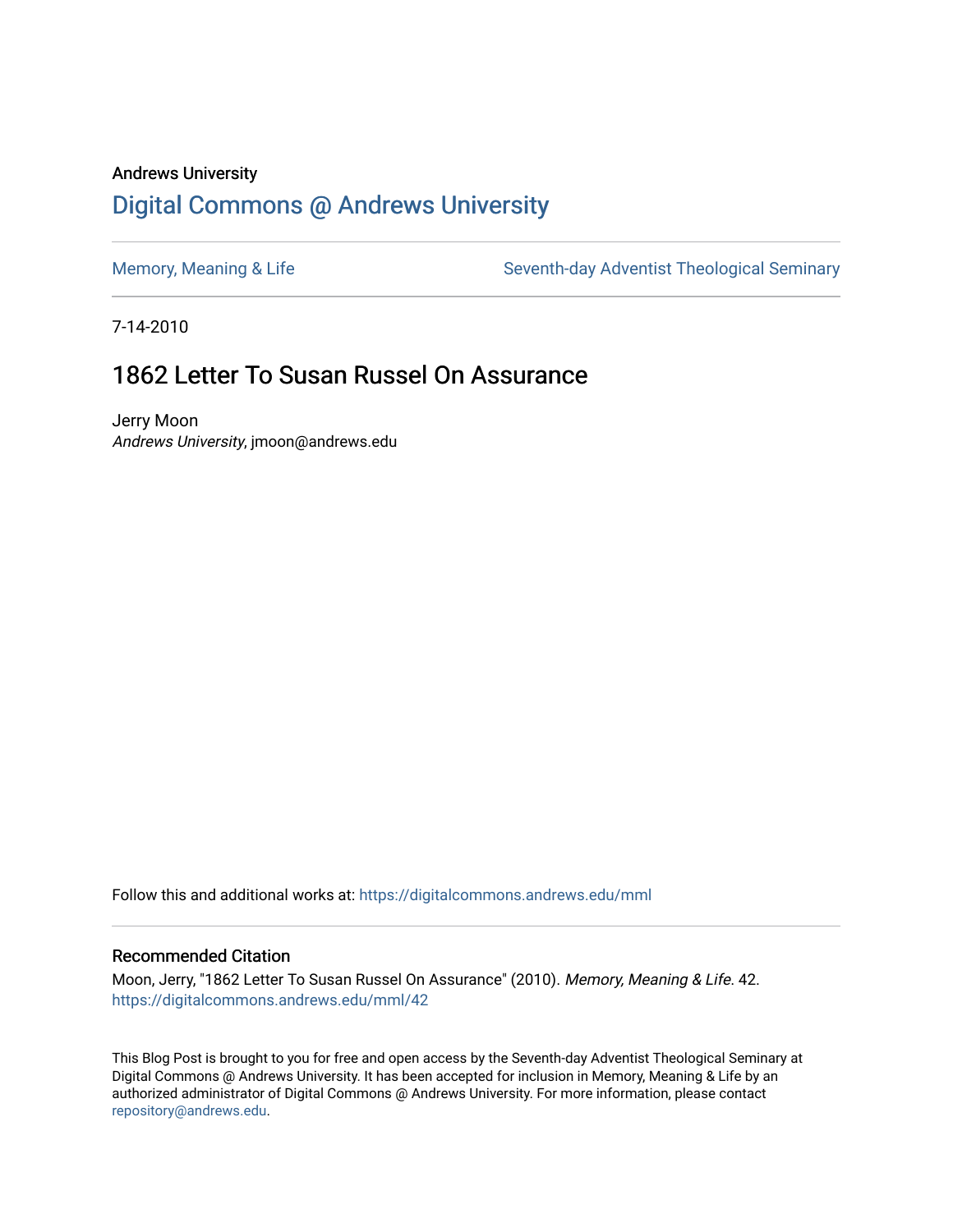The Wayback Machine - http://web.archive.org/web/20100806132036/http://www.memorymeaningfaith.org:80/blog/20…

# **[Memory, Meaning & Faith](http://web.archive.org/web/20100806132036/http://www.memorymeaningfaith.org/blog/)**

[Main](http://web.archive.org/web/20100806132036/http://www.memorymeaningfaith.org/blog) [About](http://web.archive.org/web/20100806132036/http://www.memorymeaningfaith.org/blog/about.html) [Archives](http://web.archive.org/web/20100806132036/http://www.memorymeaningfaith.org/blog/archives.html) July 14, 2010 **1862 Letter To Susan Russel On Assurance**

by Jerry Moon



### *Ellen White*

On December 7, 1862, Ellen White wrote a letter of encouragement to Susan G. Russell, a young woman dying of tuberculosis, who was afraid the Holy Spirit had left her. Portions of the letter are excerpted in the devotional book, *[In Heavenly Places](http://web.archive.org/web/20100806132036/http://www.adventistbookcenter.com/Detail.tpl?sku=0828013861)*.

A soul whom God had forsaken would never feel as you have felt and would never love the truth and salvation as you have loved it. Oh, if God's Spirit ceases to strive with a soul it is left in an indifferent state, and all the time thinks that it is well enough off. . . . You must not gratify the enemy in the least by doubting and casting away your confidence. *Said the angel, 'God leaves not His people, even if they err. He turns not from them in wrath for any light thing. If they sin they have an advocate with the Father, Jesus Christ the righteous' [1 John 2:1]*.

This Advocate pleads for sinners and the Father accepts His prayer. He turns not away the request of His beloved Son. *He who so loved you as to give His own life for you will not turn you off and forsake you unless you willfully, determinedly forsake Him to serve the world and Satan. Jesus loves to have you come to Him just as you are, hopeless and helpless, and cast yourself upon His all-abundant mercy and believe that He will receive you just as you are.*

You dwell upon the dark side. You must turn your mind away, and *instead of thinking all the time upon the wrath of God, think of His abundant mercy*, His willingness to save poor sinners, and then *believe He saves you*. You must in the name of God break this spell that is upon you. You must cry out, "I will, I do believe!" Jesus retains your name upon His breastplate and pleads for you before His Father, and if your eyes could be opened you would see heavenly angels ministering unto you, hovering about and driving back the evil angels that they should not utterly destroy. . . .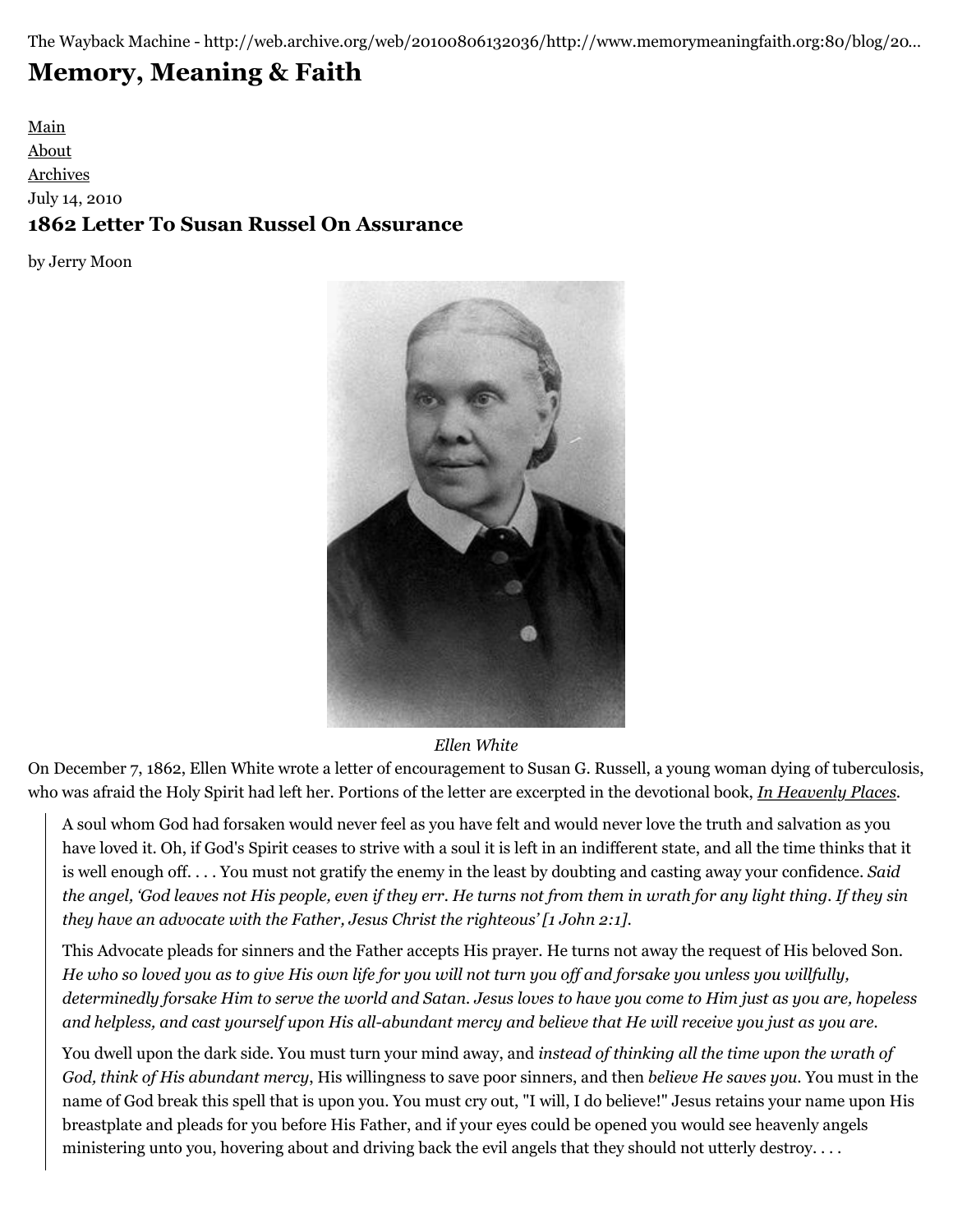God calls upon you to believe. Heed His voice. Cease talking of the wrath of God and talk of His compassion and His abundant mercy. Jesus sits as a refiner and purifier of silver. The furnace in which you may be placed may be very hot, yet you will come forth as gold seven times purified, reflecting the image of Jesus. Have courage. Look up, believe, and you shall see of the salvation of God.

(Ellen White, *In Heavenly Places*, 119, emphasis supplied)

# **Points Of Interest**

- *This is quite early in Ellen White's career*. She was only 35 when she wrote this letter. She is especially noted for her writings on salvation by faith in and after 1888. But this letter shows that she believed in salvation by faith and biblical assurance many years before she wrote her best known writings on the subject, including *Steps to Christ*, *Desire of Ages*, and *Christ's Object Lessons*.
- She specifically calls on Susan Russell to *choose where she will focus her thoughts*. Instead of thinking and talking "on the dark side" about the wrath of God, she should deliberately refocus her thoughts on God's love, his "all-abundant mercy," and his trustworthiness to save all who give themselves to Him. In other words, she calls on Russell to recognize the difference between her subjective feelings about God and the objective facts about God. It is true that there is such a thing as the wrath of God, but only for those who reject him, not for those who follow him.
- Ellen White makes a *clear distinction* between "any light thing"–spiritual stumbling by those whose hearts are set on God–and the willful, determined choice to forsake God and serve the world and Satan.
- Ellen White calls on Russell to "*believe He saves you*," i.e., believe that she presently has salvation in Jesus.

Posted by David Hamstra on July 14, 2010 in [Adventist Studies](http://web.archive.org/web/20100806132036/http://www.memorymeaningfaith.org/blog/adventist-studies/), [Quotable](http://web.archive.org/web/20100806132036/http://www.memorymeaningfaith.org/blog/sources/) | [Permalink](http://web.archive.org/web/20100806132036/http://www.memorymeaningfaith.org/blog/2010/07/1862-letter-russel-assurance.html) [Save to del.icio.us](http://web.archive.org/web/20100806132036/http://del.icio.us/post) | [Tweet This!](http://web.archive.org/web/20100806132036/http://twitter.com/home?status=1862%20Letter%20To%20Susan%20Russel%20On%20Assurance%20http%3A%2F%2Fweb.archive.org%2Fweb%2F20100806132036%2Fhttp%3A%2F%2Fbit.ly%2Fap9TOC)

### **Comments**

You can follow this conversation by subscribing to the [comment feed](http://web.archive.org/web/20100806132036/http://www.memorymeaningfaith.org/blog/2010/07/1862-letter-russel-assurance/comments/atom.xml) for this post.

In this letter Ellen White is making strong arguments for the lost sinner "to believe" that God still loves them and is still reaching out to save them.

The appeal is to the lost to take courage and accept Christ's drawing them ( I will draw all unto Me John 12:32) etc.

When speaking of the assurance of salvation we are looking for something like "you are saved" and "you know that you are born again, saved, accepted of God because you have ....".

This is missing from the letter.

Romans 8:16 has it - "the Spirit bears witness with our spirit that we ARE the children of God". So that is an appeal to a real living "experience".

We also have it in 1T 158-164 (1857 Testimony #4 "Young Sabbathkeepers") - about 10 years before the letter to Susan.

" A supposed hope and nothing more will prove your ruin". p.163

"Determine to know the worst of your case. Ascertain IF you have an inheritance on high. Deal truly with your own soul...Remain (in prayer) before God UNTIL untterable longings are begotten within you for salvation, AND the sweet EVIDENCE is obtained of pardoned sin". p.163

That is how Ellen White wrote about the "Assurance of salvation" rather than simply "the continued offer of salvation to the lost".

in Christ,

Bob

### Posted by: BobRyan | [July 14, 2010 at 07:39 AM](http://web.archive.org/web/20100806132036/http://www.memorymeaningfaith.org/blog/2010/07/1862-letter-russel-assurance.html?cid=6a01287656f488970c0133f2470a47970b#comment-6a01287656f488970c0133f2470a47970b)

Good points, Bob. But I think the key to this letter is that Ellen White did not understand Susan to be lost. She said, "Jesus retains your name upon His breastplate and pleads for you before His Father . . ."